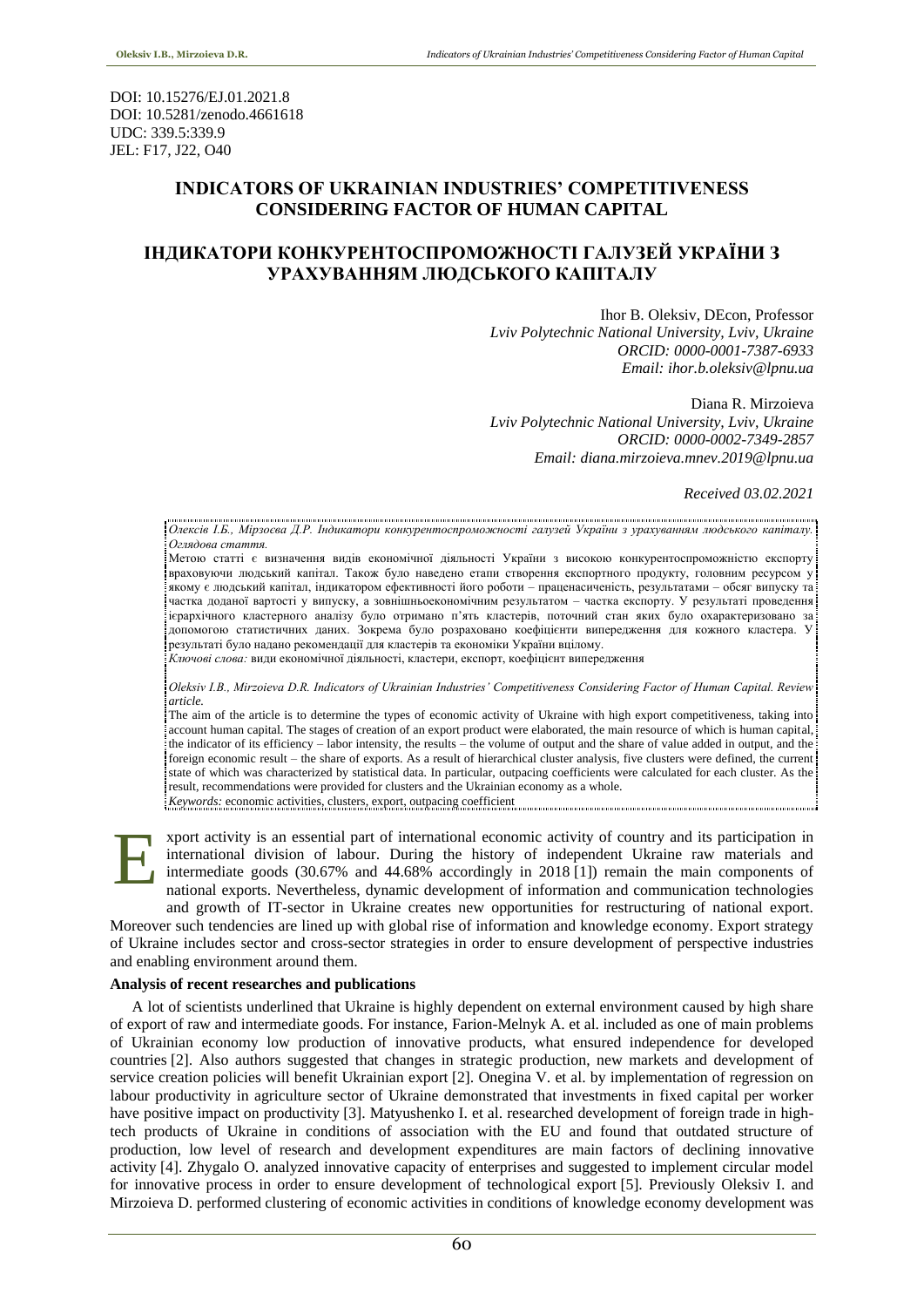conducted basing on 3 indicators: share of value added, share of export and labour-intensity [6]. As the result, 4 clusters were formed, which showed main problems: low value added and/or high labour-intensity. But in order to cover more aspects of creation of export product is suggested to take into account human capital required for production of export goods and results of creation process.

*The aim of current research* is to investigate current state and competitiveness of economic activities in Ukraine. In order reach the aim we delineated next stages:

- Analysis of stages of creation of export product in knowledge economy;
- Implementation of hierarchical cluster analysis based on elaborated stages of creation of export product in knowledge economy;
- Analysis of outpacing temps of growth for each cluster relatively to growth rates of all activities:
- Elaboration of recommendations.

#### **The main part**

According to the management theory creation of any product or service is impossible without resources (or factors of production), technology of their transformation into final good and final good [7]. In the context of current research taking into account knowledge economy we suggested to characterize resources by human capital, as it is central element in such economy. In order to characterize the stage of transformation skills and knowledge of human capital into final good is necessary to evaluate how effectively they are used. Accordingly a result of transformation should be reflected by volume of output and what is important for knowledge economy – volume of value added. In this case the result of production is characterized not only by volumes of output, but value of this product for consumer. A result of international trade is reflected by volumes of export. Finally we consider the following stages of the process of creation of export product in the knowledge economy (fig.1).



Figure 1. Stages of creation of export product in knowledge economy. *Source: compiled by autor on materials [7].*

The main resource in knowledge economy is human capital, so we consider the number of employers in each economic activity as indicator for this stage. In order to evaluate the efficiency of information and communication technologies and innovations adoption we suggested using the labour-intensity indicator. The labour-intensity is reversed indicator to productivity and demonstrates how much time is spent to produce one money unit of value added in each economic activity and is calculated as suggested in previous research [6].

Such approach also allows to understand how effectively working hours are used. As the results of creation process we consider tangible side in form of volume of output and intangible side in form of value added. Value added indicates the ability of export product of country to create additional value for consumer. Additionally, value added can reflect the innovativeness of export product. Finally, result for international trade is share of export of each economic activity.

In case of Ukraine we extracted data on chosen indicators for each economic activity from ILOSTAT [8] and State Statistics Service of Ukraine databases for 2019 as the latest available time period [9]. In order to perform hierarchical cluster analysis extracted data was scaled it by its standard deviation. The optimal number of clusters is going to be determined by implication of Elbow-method [10]. As the result change in total variation between five and six clusters is 4.8% against 16.5% change between four and five clusters. Hierarchical clustering was based on method of Wards minimal variation [11]; as the result economic activities are distributed as following (tab.1).

In order to characterize current state and perspectives of development of determined clusters was suggested to calculate outpacing coefficients for each cluster by chosen indicators: number of employees in each economic activity, volumes of added value, output and export, and share of value added in output. Overall suggested outpacing coefficient demonstrates is growth rate of indicator of cluster greater or lesser than analogical indicator for all economic activities (1).

$$
Kj-clust = \frac{T_{i-indication of j-cluster}}{T_{i-indication of activities overall}},
$$
\n(1)

where  $Kj - clust$  – outpacing coefficient of j-cluster; Ti – *indicator of j – cluster* – growth rate iindicator of j-cluster;

 $Ti - indicator - growth$  rate of all economic activities overall [12].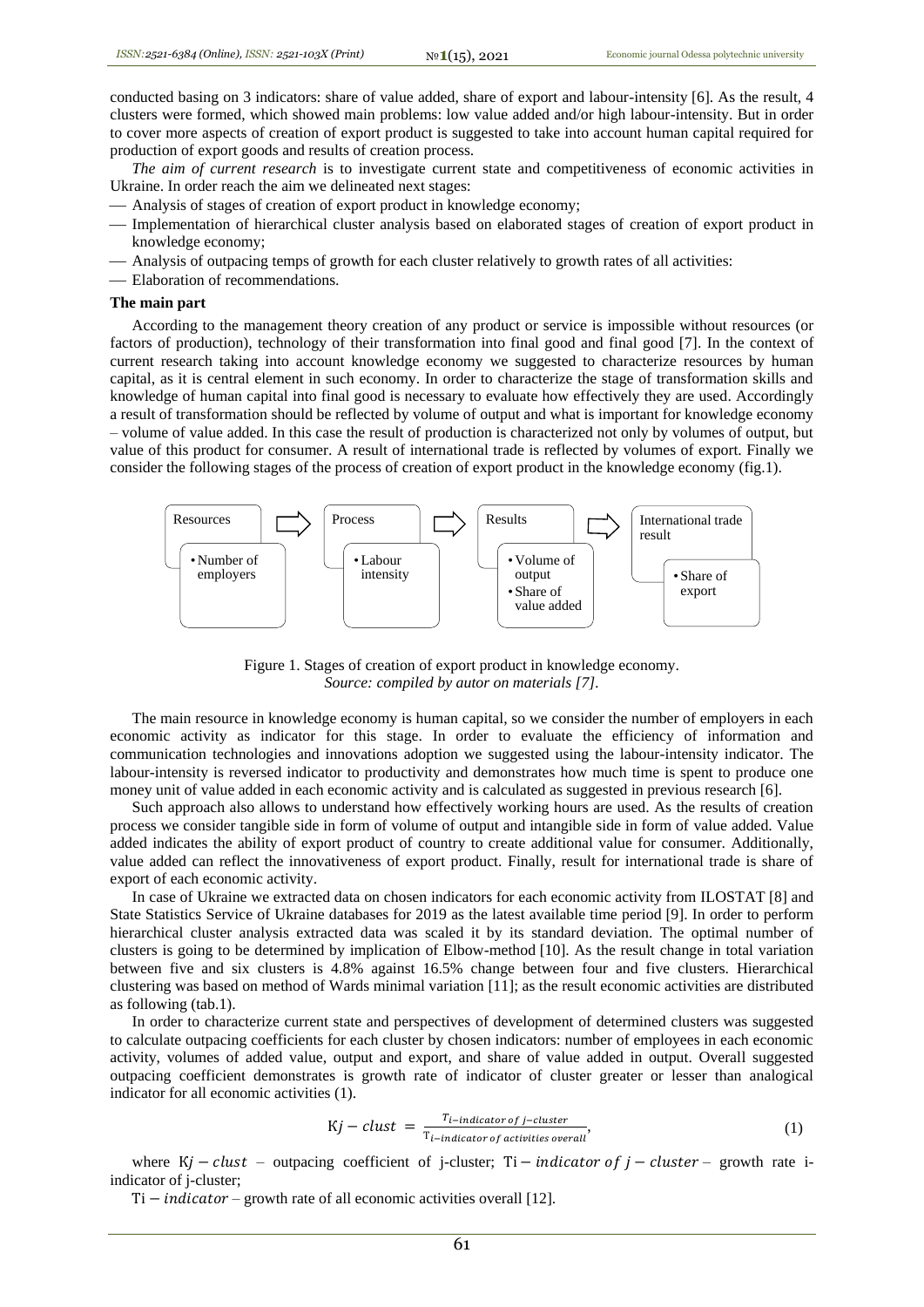| Cluster 1             | Cluster 2            | Cluster 3    | Cluster 4                                                 | Cluster 5      |
|-----------------------|----------------------|--------------|-----------------------------------------------------------|----------------|
| Manufacturing         | Agriculture,         | Construction | Transport,                                                | Temporary      |
| (including Mining)    | Forestry and         |              | warehousing, postal                                       | placement      |
| and                   | <b>Fisheries</b>     |              | and courier activities                                    | and            |
| quarrying, Manufactu  | Wholesale and        |              | Information and                                           | organization   |
| ring industry, Supply | retail trade; repair |              | telecom-munications                                       | of food        |
| of electricity, gas,  | of motor vehicles    |              | Financial and                                             | Education      |
| steam and air         | and motorcycles      |              | insurance activities                                      | Health care    |
| conditioning, Water   |                      |              | Real estate operations<br>$\hspace{0.1mm}-\hspace{0.1mm}$ | and social     |
| supply; sewage,       |                      |              | Professional, scientific                                  | assistance     |
| waste management)     |                      |              | and technical activities                                  | Arts, sports,  |
|                       |                      |              | Activity in the field of                                  | entertainment  |
|                       |                      |              | administrative and                                        | and            |
|                       |                      |              | auxiliary services                                        | recreation     |
|                       |                      |              | Public administration                                     | Provision of   |
|                       |                      |              | and defense;                                              | other types of |
|                       |                      |              | compulsory social                                         | services       |
|                       |                      |              | insurance                                                 |                |

#### Table 1. Clusters of economic activities in Ukraine

*Source: compiled by autor on materials [11].*

Accordingly to formula 2 outpacing coefficients were calculated for five clusters and results indicators in 2019. Volumes of output and added value were extracted from State Statistics Service of Ukraine in constant prices of 2016 [9] (tab. 2).

|                                              | <b>Clusters</b> |           |           |           |           |  |  |
|----------------------------------------------|-----------------|-----------|-----------|-----------|-----------|--|--|
| Outpacing coefficients                       | Cluster 1       | Cluster 2 | Cluster 3 | Cluster 4 | Cluster 5 |  |  |
| Outpacing coefficient of output volumes      | 0.964           | 0.984     | 1.190     | 1.034     | 0.996     |  |  |
| Outpacing coefficient of added value volumes | 0.967           | 0.987     | 1.194     | 1.022     | '.007     |  |  |
| Outpacing coefficient of export volumes      | 0.560           | 1.899     | 0.724     | 0.002     | .140      |  |  |
| .<br>.                                       |                 |           |           |           |           |  |  |

|  |  | Table 2. Outpacing coefficients for clusters in 2019 |  |  |  |  |
|--|--|------------------------------------------------------|--|--|--|--|
|--|--|------------------------------------------------------|--|--|--|--|

*Source: compiled by autor on materials [9].*

Manufacturing, which is cluster 1, demonstrates the lowest values of the outpacing coefficients in terms of output, value added and exports. In particular, the commodity structure of Ukrainian industrial exports is dominated by ferrous metals (17.5%) and articles thereof (2.1%) [9]. In addition, 9.7% are exports of mineral products, of which 7.2% are ores, slag and ash [9]. Exports of mechanical engineering account for 8.9%, of which 5.5% are electric machines [9]. According to the forecasts of the National Bank of Ukraine, iron ore prices on the world market will decline, which may adversely affect the economy of Ukraine [13]. The predominance of raw material exports is due to the low level of modernization, research and development and innovation. In 2019 only 13.8% of domestic enterprises have introduced innovations, with the share of innovative products only 1.3% [9].

The growth rate of agricultural exports and trade, which are cluster 2, exceeds the growth rate of total exports almost 2 times, which indicates positive trends in the export potential of cluster 2. The efficiency of agricultural development is caused by stable growth of labor productivity per employee (928.6 thousand UAH per employee in 2019 compared to 867.7 thousand UAH per employee in 2018) despite the decrease in capital investment in recent years (decreased by 10.5% in 2019 compared to 2018) [9]. According to the results of the National Bank of Ukraine review of global trends, prices and demand for agricultural products on the world market will remain at the same level, which will contribute to the recovery of the Ukrainian economy [13]. The constant growth of domestic and foreign trade volumes contributes to the development of services related to this type of economic activity and their export. In particular, volumes of wholesale and retail trade in Ukraine has been growing in recent years. However, it should be noted that in the structure of trade in 2019 the largest share is occupied by non-food products, with the share of goods produced in Ukraine in the wholesale trade is 44.1%, of which 75.1% are food products [9]. This structure confirms the fact that Ukrainian industry produces a small amount of high value added goods. The volume of exports of repair services in Ukraine has also been growing in recent years, which enlarges their potential for development.

The rate of output and value added of construction (cluster 3) is growing faster than the growth rate of total output. According to the forecasts of the National Bank of Ukraine in 2021, construction volumes will continue to grow due to the construction of infrastructure [13]. Significant problems and reasons for the low added value of construction are the lack of a clear estimate and rationing of works [14], outdated technologies and equipment.

Cluster 4, which includes professional, transport, information and communication, financial services, real estate services, administrative and support services, as well as public administration, demonstrates greater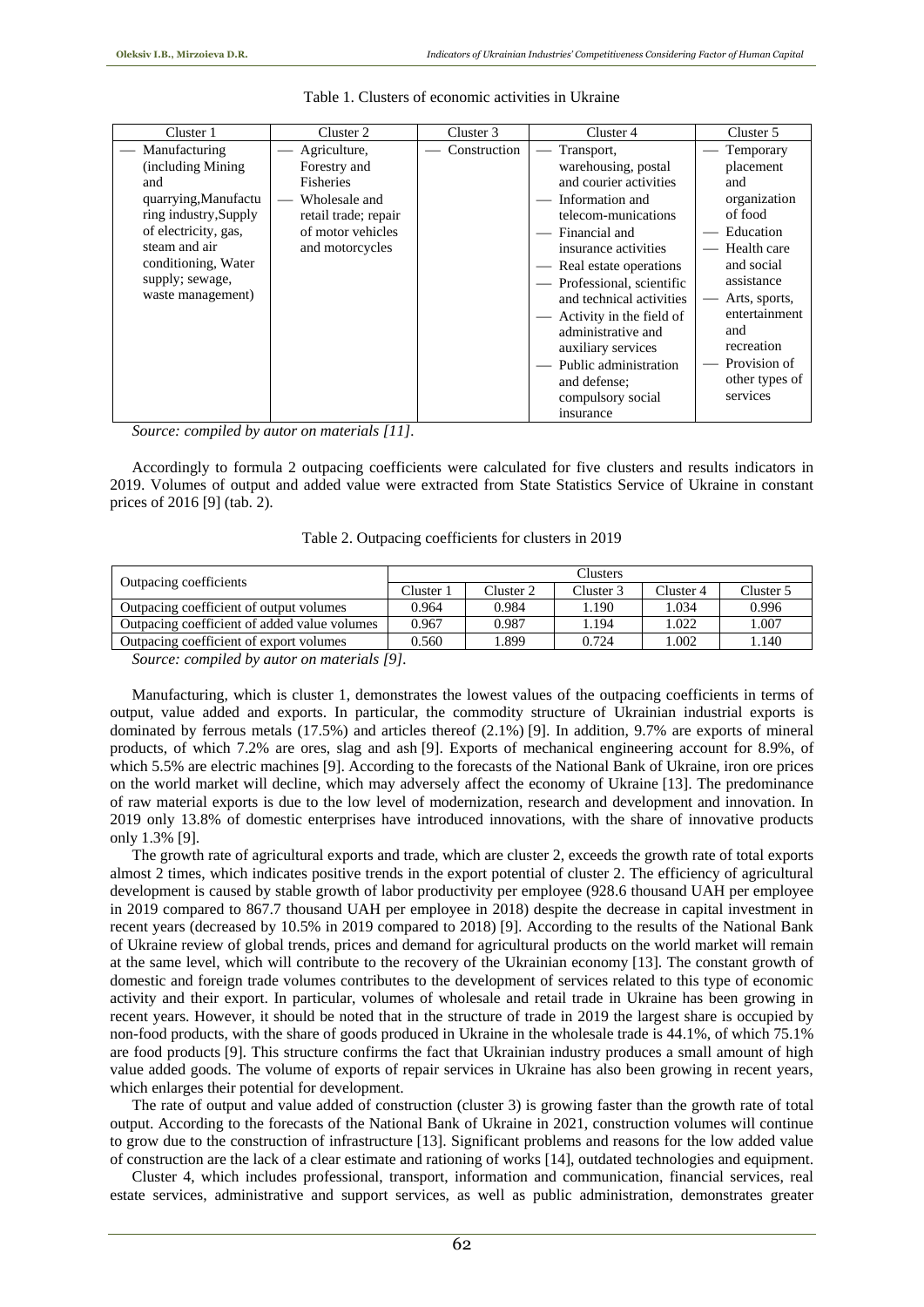growth rates of output and value added than economic activities in Ukraine overall. Possibilities for development of export potential of this cluster are related to the growth of professional and consulting services and the rapid development of the IT sector in Ukraine. In particular, the total business services and information and communication services account for 24.7% of exports of services in 2019 [9]. In addition, an important component of this cluster is transport services, which account for 58.3% of total exports in 2019 and include maritime and pipeline transport, which in turn show the largest shares in transport services in Ukraine [9]. Also important direction of improvement for this cluster of services is standardization in accordance with world practices to increase exports. The other services which are included in cluster 5 are also potentially competitive despite the higher workload and the COVID-19 pandemic. In particular, the development of an online tourism and the provision of educational online services can improve the prospects for the development of this cluster. The digitalization of this cluster will primarily promote development within the country. It is worth to mention that Ukrainian higher education institutions are included in international rankings and demonstrate the improvement of the quality of educational services through the accreditation of educational programs.

Basing on conducted analysis of current state recommendations can be elaborated for each cluster:

- Manufacturing (cluster 1): modernization and renovation of equipment, adoption of innovations, and redirection of production to goods with higher value added;
- Agriculture and trade (cluster 2): automation and optimization of working processes, information and communication technologies adoption;
- Construction (cluster 3): usage of modern equipment, tools and knowledge, improvement of government regulation of construction budgets, quality control of results;
- Cluster 4: adoption of international standards and practices, improvement of regulation, especially in export of services and creation of favorable conditions for development, development of human capital and science, creation of positive image of Ukrainian services;
- Cluster 5: digitalization of services, international cooperation for their sophistication, government support and creation of positive image.

But it is worth to mention that economy of Ukraine also requires systematic changes. The problem of insufficient innovations in the Ukrainian economy is structural and needs to be addressed at all levels. In the Global Innovation Ranking 2020 Ukraine ranked 45th out of 131 countries and 2nd out of 29 countries with countries with lower-middle level of income [15]. Experts note that Ukraine demonstrates a higher level of innovation results than the level of resources for innovations, but the quality of innovation results has deteriorated compared to 2018, although the quality of resources for innovation has improved during this period. Significant strengths of Ukraine are scientific and intellectual results, human capital, and creative results; in particular, Ukraine ranks first by number of utility models in the ranking.

However, significant weaknesses are the unstable political and economic situation, insufficient amount of accumulated capital, high energy intensity of GDP, low level of development of venture activity [15]. It is worth noting that in terms of exports of information and communication technologies, Ukraine ranks 9th in the ranking [15]. The deterioration of innovation results may be caused by low level of spending for research and development, as evidenced by the low percentage of R&D expenditures in GDP -0.5% in 2018 [17].

In addition, the efficiency of technology parks and business incubators in Ukraine is not sufficient to ensure the continuous development of innovation. The lack of links between universities and the economy contributes to the gap between the needs of the economy and the skills of graduates. Joint research and projects between university and business could stimulate both fundamental and applied research. Another important aspect is the improvement of the patenting procedure and the system of intellectual property protection.

As noted earlier, the unstable economic situation contributes to the deterioration of Ukraine's investment climate, which is reflected in a decrease in the volume of net foreign direct investment. In particular, in 2019 the volume of net foreign direct investments in the balance of payments of Ukraine reached -5.212 billion USD, compared with -4.460 billion USD in 2018 and -3.684 billion USD in 2017 [17]. To improve current situation, is necessary to stabilize the economic situation, improve the regulation of investment activities in Ukraine, ensure the development of venture business, create special economic zones.

Integration into global value chains will also facilitate the optimal allocation of resources within the economy and the implementation of international production standards. According to WITS, in 2018 Ukraine exported the most intermediate goods (44.68%) and imports consumer goods (42.11%) [1]. Accordingly, the development of modern and innovative industry is a necessary condition for the development of Ukraine's international competitiveness.

The problem of high labour-intensity is associated with outdated mechanistic management systems in enterprises and inefficient work processes. Such problems can be eliminated through the uniform adoption of information and communication technologies in various sectors of Ukraine. Modern and flexible organizational structures, additional training and retraining, flexible work schedules will contribute to more efficient work and decrease amount of time required to create added value.

To increase the volume of exports, government support of exporters is needed, as well as provision of information on export activities. Some services, such as financial and insurance, need to be brought up to international standards, as the volume of services provided is significant, but the share of their exports is small.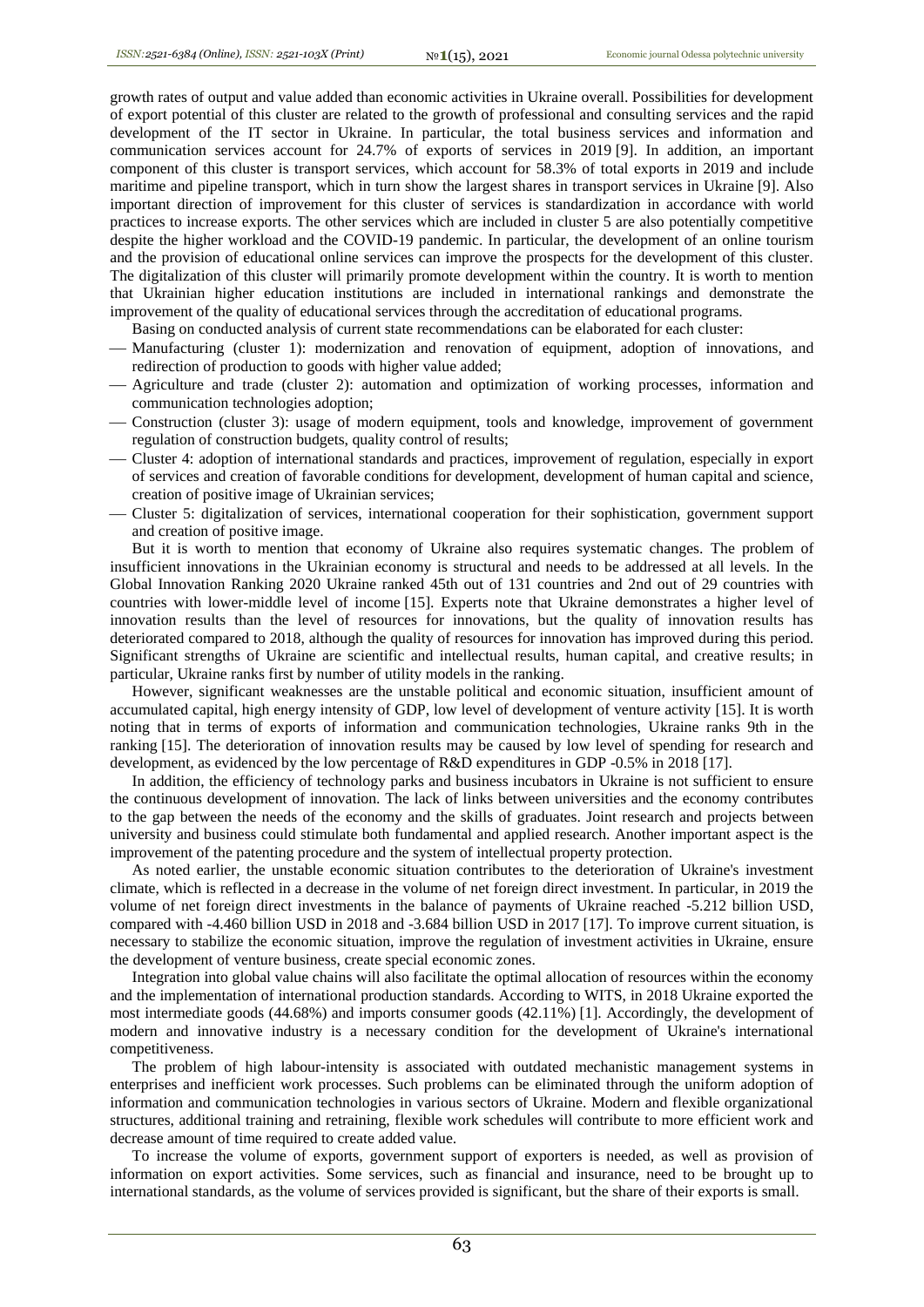## **Conclusions**

Conducted research demonstrated that all clusters have different export potential. The highest export potential is demonstrated by clusters of services, especially financial, information and communication, professional, scientific and transport. Manufacturing demonstrates the lowest outpacing coefficients of output volumes and value added which are related to low level of innovative activity in Ukraine. Construction requires improvements in regulation in order to evaluate expenditures correctly. Overall, national economy of Ukraine requires facilitation and enhancement of innovation activity, what is main cause of exports of low value added goods. Low levels of innovative activities are also related to Another issue is low level of domestic and foreign investment activities, what can be improved by better regulation of venture activities. In future research analysis of investment activity and technological readiness levels of clusters and regions of Ukraine should be conducted.

## **Список літератури:**

- 1. Торговельна статистика WITS: за даними World Integrated Trade Solution. [Електронний ресурс] Режим доступу: https://wits.worldbank.org/.
- 2. The Global Trade Competition: Challenge for Ukraine / A. Farion-Melnyk, L. Marushchak, O. Pavlykivska, N. Moskaliuk, M. Farion, T. Slipchenko // 2020 10th International Conference on Advanced Computer Information Technologies (ACIT), September 2020. – P. 549-554.
- 3. Onegina V. Outcome of capital investment on labor productivity in agriculture sector of Ukraine / V. Onegina, N. Megits, V. Antoshchenkova, O. Boblovskyi // Journal of Eastern European and Central Asian Research (JEECAR). – № 2020. –7. –V. 1. – P. 12-25.
- 4. Assessment of the development of foreign trade in high-tech production of Ukraine under the association with the EU / I. Matyushenko, S. Hlibko, M. M. Petrova, M. S. Pasmor, M. Loktionova // Business, Management and Education. – 2020. –№18. –V.1. – P.157-182.
- 5. Zhyhalo O.Yu. Circular model of interaction of enterprise innovation capacity and exports / O. Yu. Zhyhalo // Menedzhment ta pidpryiemnytstvo v Ukraini: etapy stanovlennia ta problemy rozvytku. — Lviv : Lviv Politechnic Publishing House, 2020. – Vol 2. – No 1. – P. 46-58.
- 6. Oleksiv I.B. Export potential analysis of economic activities in Ukraine in the context of knowledge economy / I. B. Oleksiv, D. R. Mirzoieva // Economic journal Odessa polytechnic university. – 2020. –  $N_2$  4 (14). – Р. 70-75. [Електронний ресурс] – Режим лоступу: № 4 (14). – P. 70-75. [Електронний ресурс] – Режим доступу: https://economics.opu.ua/ejopu/2020/No4/70.pdf.
- 7. Кузьмін О.Є. Теоретичні та прикладні засади менеджменту / О. Є. Кузьмін, О. Г. Мельник. Львів: Інтелект-Захід, 2007. – 384 с.
- 8. Статистика праці ILOSTAT: за даними Міжнародної організації праці. [Електронний ресурс]– Режим доступу: https://ilostat.ilo.org/data/.
- 9. Макроекономічна статистка України: за даними Державної Служби Статистики України. [Електронний ресурс] – Режим доступу: http://www.ukrstat.gov.ua/.
- 10. Thorndike R.L. Who belongs in the family? / R. L. Thorndike // Psychometrika. 1953. № 18. V.4.  $- P. 267 - 276.$
- 11. Murtagh F. Algorithms for hierarchical clustering: an overview / F. Murtagh, P. Conteras // Wiley Interdisciplinary Reviews: Data Mining and Knowledge Discovery. – 2012. – Vol. 2. – № 1. – P. 86-97.
- 12. Бойчик І. М. Економіка підприємств: навчальний посібник / І. М. Бойчик, П. С. Харів, М. І. Хопчан. – Львів: Видавництво «СПОЛОМ», 2000. – С.212.
- 13. Інфляційний звіт НБУ. Січень 2021 року: Національний банк України. [Електронний ресурс] Режим доступу: https://bank.gov.ua/ua/news/all/inflyatsiyniy-zvit-sichen-2021-roku.
- 14. Машошина Т.В. Актуальні проблеми економічної діяльності підприємств будівельної галузі / Т. В. Машошина // Ефективна економіка. – 2014. – № 9. [Електронний ресурс] – Режим доступу: http://www.economy.nayka.com.ua/?op=1&z=3343.
- 15. Global Innovation Index 2020: Who Will Finance Innovation? Всесвітня організація інтелектуальної [Електронний ресурс] – Режим доступу: https://www.wipo.int/global\_innovation\_index/en/2020/.
- 16. Показники світового розвитку (World Development Indicators) за даними Світового банку. [Електронний ресурс] – Режим доступу: https://databank.worldbank.org/source/world-developmentindicators.

## **References:**

- 1. Trade statistics WITS (2021). World Bank, World Integrated Trade Solution. Retrieved from https://wits.worldbank.org/.
- 2. Farion-Melnyk, A., Marushchak, L., Pavlykivska, O., Moskaliuk, N., Farion, M., and Slipchenko, T. (2020, September). The Global Trade Competition: Challenge for Ukraine. In 2020 10th International Conference on Advanced Computer Information Technologies (ACIT). IEEE.